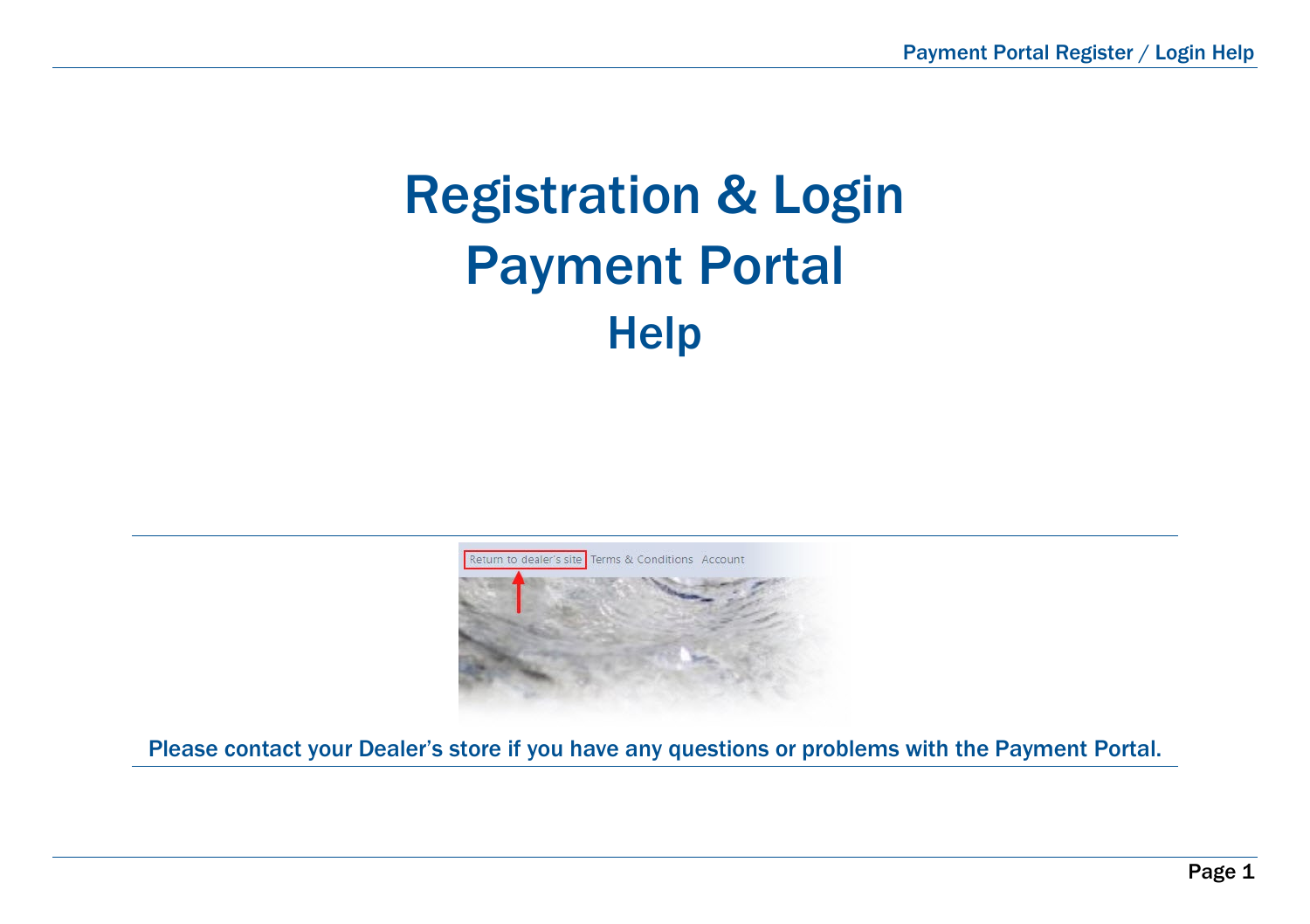#### Register

It is best to have your latest Invoice / Statement available to complete the Registration form.

- Enter your Customer number. The Customer number is 6 digits in length include any leading 0's in the number (e.g., 000123).
- Enter the customer name as it appears on your statement
- Enter your email address
- Enter and confirm a password. Passwords must:
	- $\Diamond$  Be a minimum of 8 characters
	- $\Diamond$  Contains (at least) 1 upper case letter
	- $\Diamond$  Contains (at least) 1 lower case letter
	- ◊ Contains (at least) 1 numeric character -or-
	- $\Diamond$  Contains (at least) 1 special character
- Place a check in the box to the left of 'I'm not a robot" and then click on the 'Register' button to complete the registration.

When successfully registered, the application will display the Login Screen.

| Customer#<br>Name<br>(as it appears on your bill) |                                                 |
|---------------------------------------------------|-------------------------------------------------|
| <b>E-Mail Address</b>                             |                                                 |
| Password                                          |                                                 |
| Confirm Password                                  |                                                 |
|                                                   | I'm not a robot<br>reCAPTCHA<br>Privacy - Terms |
|                                                   | Register >>                                     |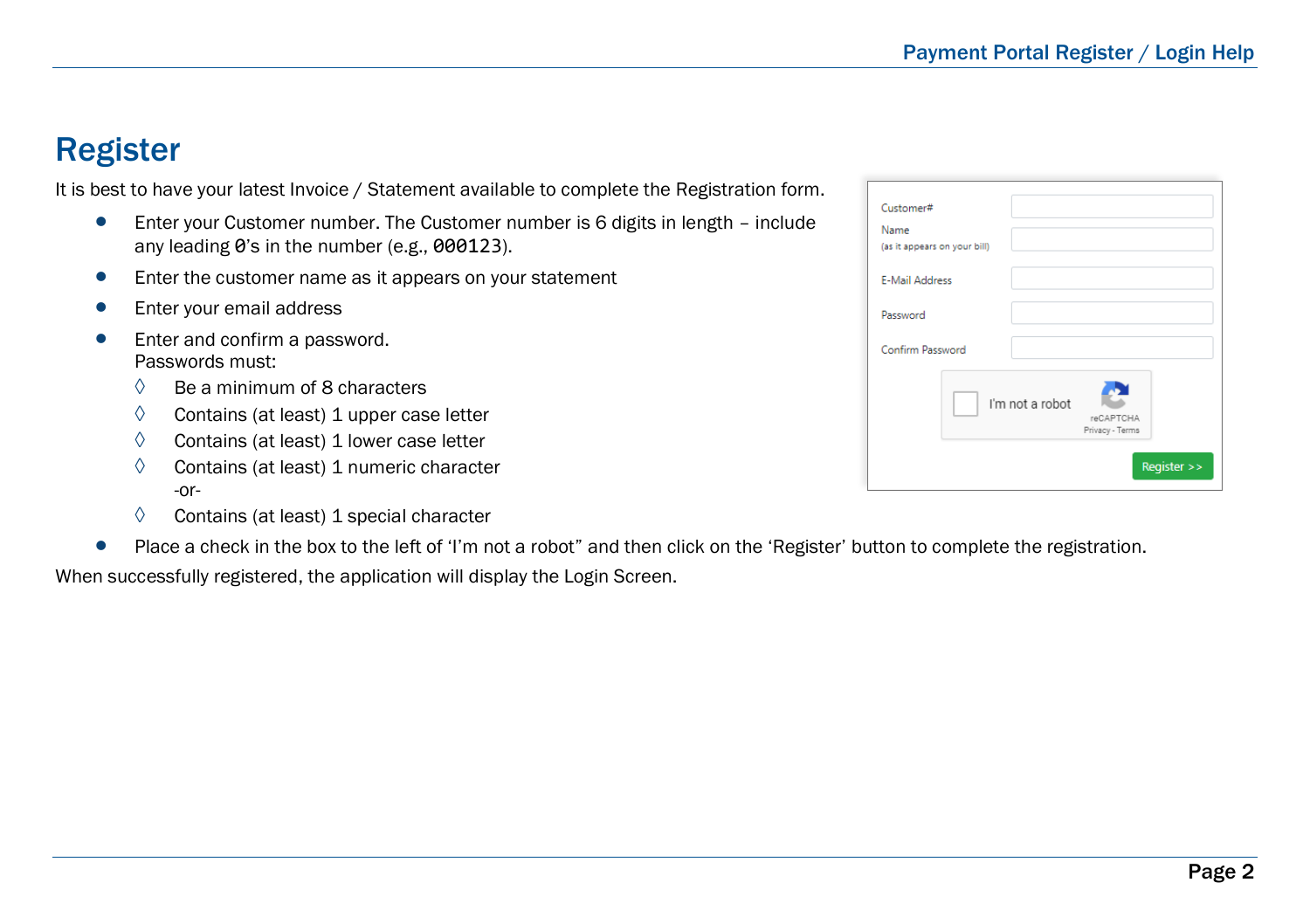### Logon to the site

Enter your Customer number, Password, and place a check in the box to the left of 'I'm not a robot" to login to your account.



## Forgot Password

Click on the 'Forgot Password' button if you cannot recall your password.

In the 'Forgot Your Password' screen you will need to enter your Customer Number and the email address associated with the account

| <b>Forgot Your Password</b>                                                                                     |                                                           |  |
|-----------------------------------------------------------------------------------------------------------------|-----------------------------------------------------------|--|
| Please enter your Customer# and email address and we'll send you<br>instructions on how to reset your password. |                                                           |  |
|                                                                                                                 |                                                           |  |
| Customer#                                                                                                       | Customer#                                                 |  |
|                                                                                                                 |                                                           |  |
| <b>Email Address</b>                                                                                            | Email                                                     |  |
|                                                                                                                 | I'm not a robot<br>NACAPTCHA<br>Privacy - Terms<br>Submit |  |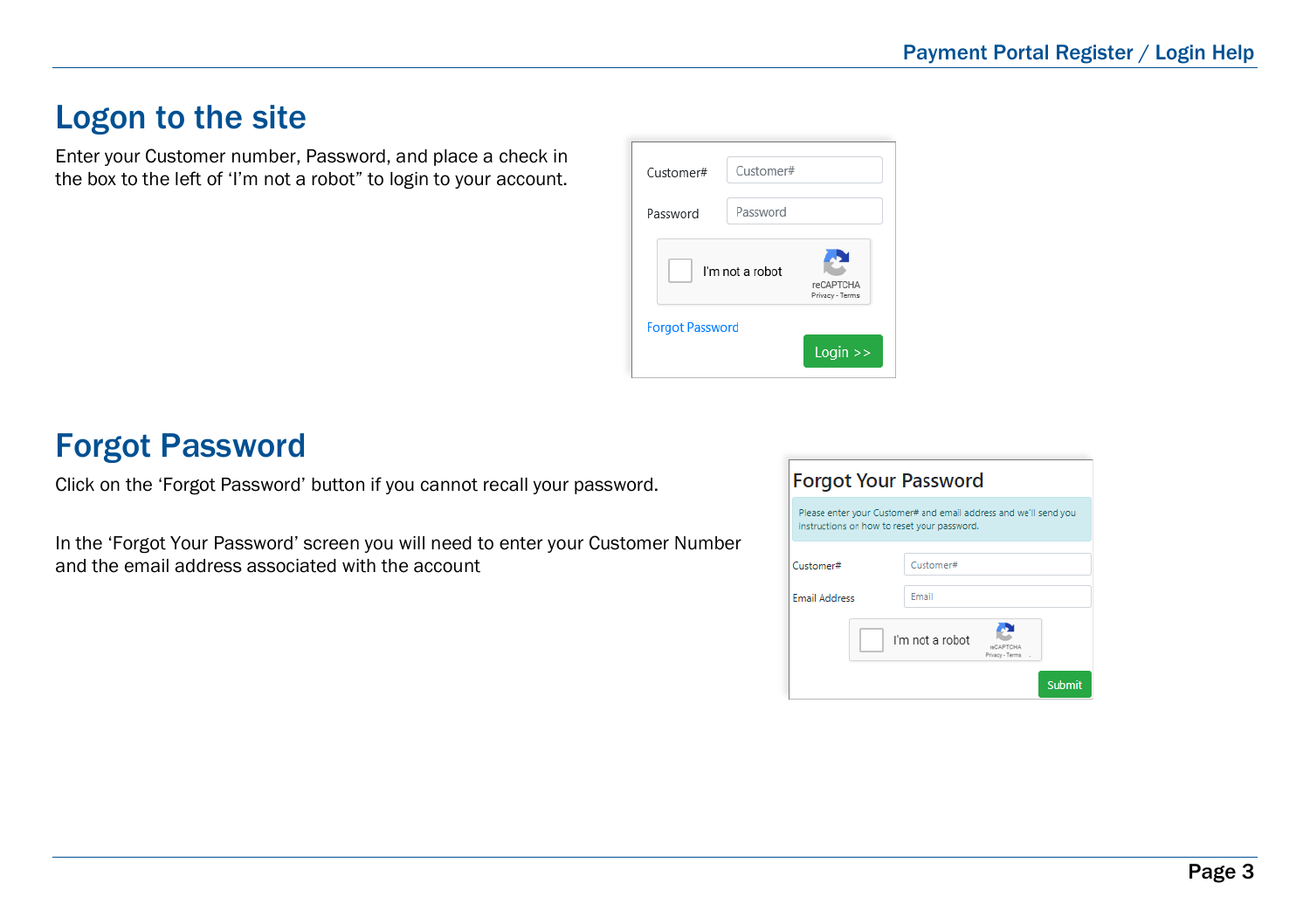If the email address entered does not match the address on the account, you will receive the following error message: Email address for Customer '*123456'* is incorrect.

If you are unsure of the email address associated with the account, please contact your dealer's office for assistance.

| <b>Forgot Your Password</b>                                                                                     |                        |  |
|-----------------------------------------------------------------------------------------------------------------|------------------------|--|
| Please enter your Customer# and email address and we'll send you<br>instructions on how to reset your password. |                        |  |
| . EMail address for Customer '000072' is incorrect                                                              |                        |  |
| Customer#                                                                                                       | 000072                 |  |
| <b>Email Address</b>                                                                                            | joeconsummer@gmail.com |  |
| I'm not a robot<br>reCARTCHA<br>Privacy - Terms                                                                 |                        |  |

If the email address does match the address associated with the Customer Number, the screen to the right will apear to let you know to check your email for further instructions.

**Forgot Your Password** 



**Check your Email** 

If this is a valid account, you will receive an email to reset your password.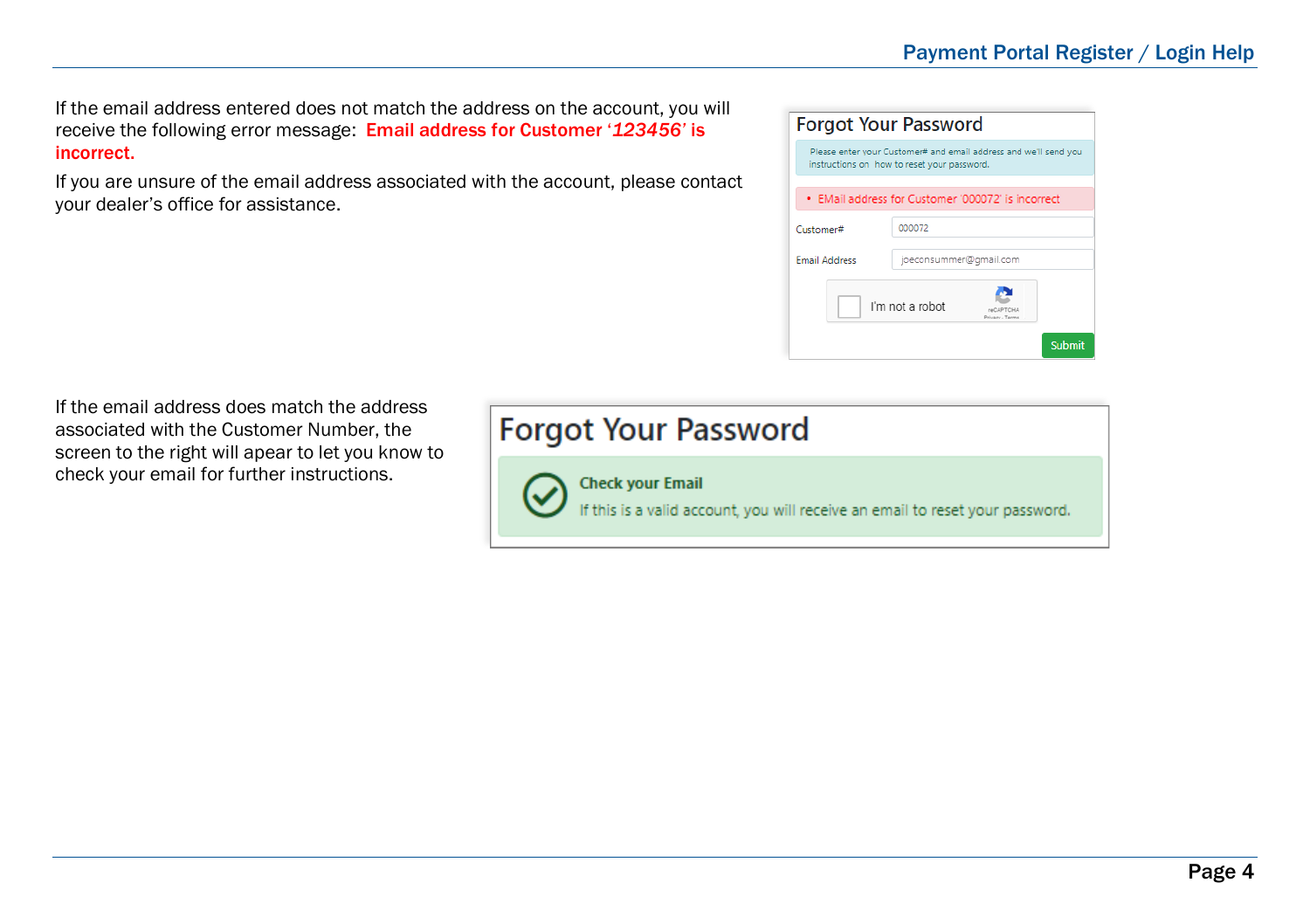## Resetting your Password

You will receive will have a link to the 'Reset Password' page. Click on the link to go to the 'Reset Password' page.

Note: The link to the 'Password Rest' page will only be active for 24 hours. After 24 hours, click link to generate a new 'Password Reset' email.

In the 'Update Password' dialog box, enter a new password.

#### Passwords must:

- $\Diamond$  Be a minimum of 8 characters
- $\Diamond$  Contains (at least) 1 upper case letter
- $\Diamond$  Contains (at least) 1 lower case letter
- $\Diamond$  Contains (at least) 1 numeric character -or-
- $\Diamond$  Contains (at least) 1 special character

Place a check in the box for 'I'm not a robot' security statement and click on the 'Submit' button.

#### **American Business Systems, Inc.**

Dear INC VT MOBILE AEROSPACE ENGINEERING.

You are receiving this automated email message in response to a request to reset the password for your account.

Reset your password here.



Please note: This link will only be valid for one password reset and must be used within 24 hours. Should you need to reset your password again, please

password reset email

If you have any questions or feel that you have received this email in error, please call us at (847)291-1590

Sincerely.

American Business Systems, Inc.